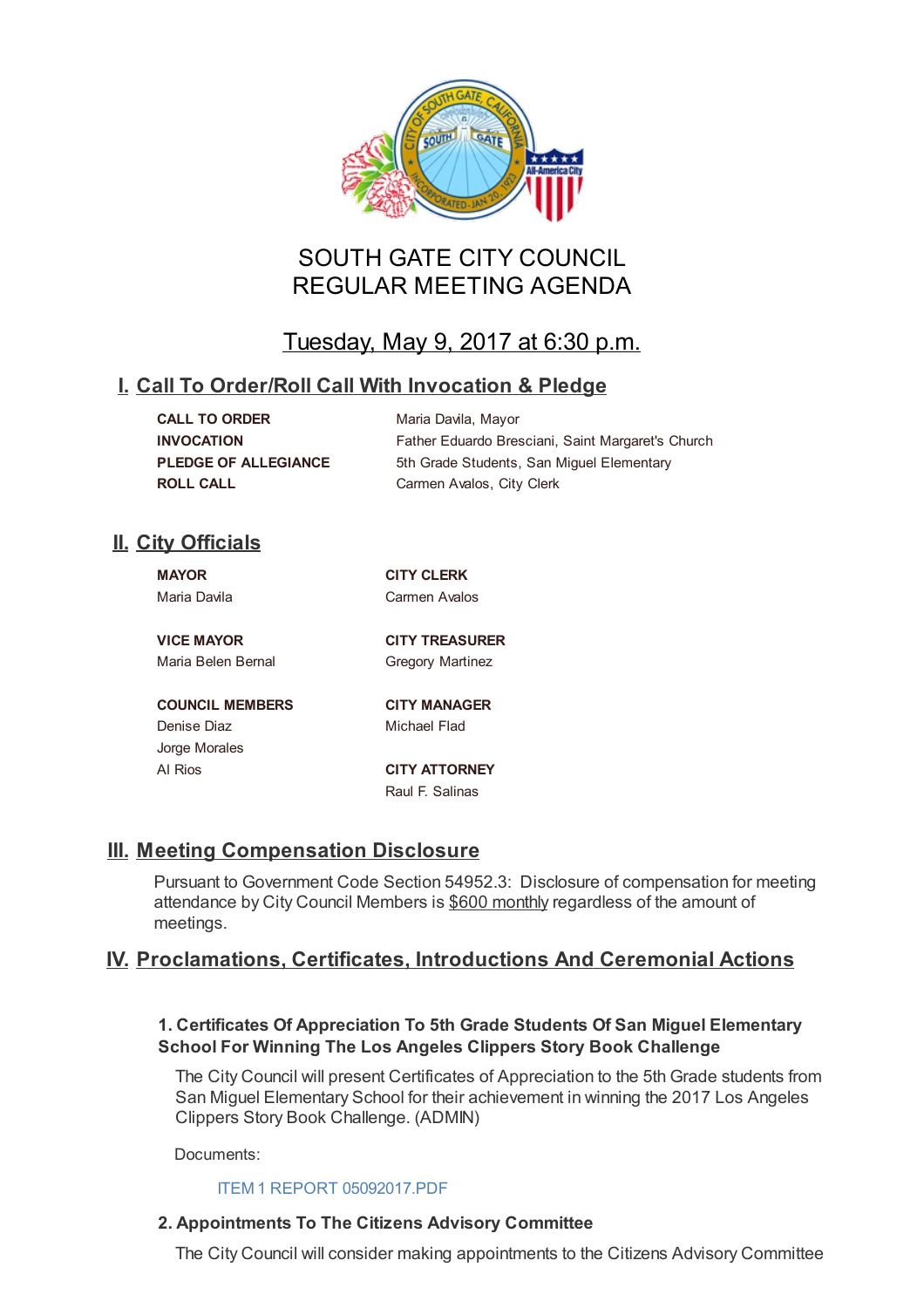to fill three vacancies; the appointments will be ratified by a majority vote of the City Council. (ADMIN)

Documents:

### ITEM 2 REPORT 05092017.PDF

## **3. Representatives And Students From East LA Classic Theater Will Thank The City Council For This Year's Funding For The Language In Play Programs**

The City Council will consider allowing representatives and students from East LA Classic Theater to thank the City Council for this year's funding for the Language In Play programs in South Gate schools. (PARKS)

Documents:

### ITEM 3 REPORT 05092017.PDF

# **V. Public Hearings**

## **4. Resolution Ordering The Levy Of The Fiscal Year 2017/18 Annual Assessment For The Street Lighting And Landscaping Maintenance**

The City Council will conduct a Public Hearing, adopting Resolution ordering the levy of the Fiscal Year 2017/18 Annual Assessment for the Street Lighting and Landscaping Maintenance District No. 1. (PW)

Documents:

### ITEM 4 REPORT 05092017.PDF

# **5. Amendment No. 2 To Contract No. 2222 With Waste Management For Collection Of Organic Waste; And Resolution Adding The New Fee For This Service**

The City Council will conduct a Public Hearing to consider: (PW)

a. Approving Amendment No. 2 to Contract No. 2222 with USA Waste of California, Inc., dba Waste Management of Los Angeles, for collection services and service rates of organic waste in compliance with Assembly Bill 1826; and

b. Following the conclusion of the Public Hearing, adopting a **Resolution \_\_\_\_\_\_** amending Resolution No. 7668 (Schedule of Fees), by adding this new fee for organic waste collection services; and

c. Authorizing the Mayor to execute Amendment No. 2 to Contract No. 2222 in a form acceptable to the City Attorney.

Documents:

### ITEM 5 REPORT 05092017.PDF

## **6. Police And Parks & Recreation Departments' Presentations On Their Proposed Department Budgets For Fiscal Year 2017/2018; Discussions On The Proposed Fiscal Year 2017/18 Municipal Budget Will Be Continued To The City Council Meeting Of May 23, 2017**

The City Council will conduct a public hearing to consider: (ADMIN SERVICES)

a. Hearing a presentation on the proposed FY2017/18 Municipal Budget; and

b. Hearing presentations from the Chief of Police and the Director of Parks & Recreation on their proposed FY2017/18 departmental budgets; and

c. Open the Public Hearing, take public testimony, and continue or close the Public Hearing.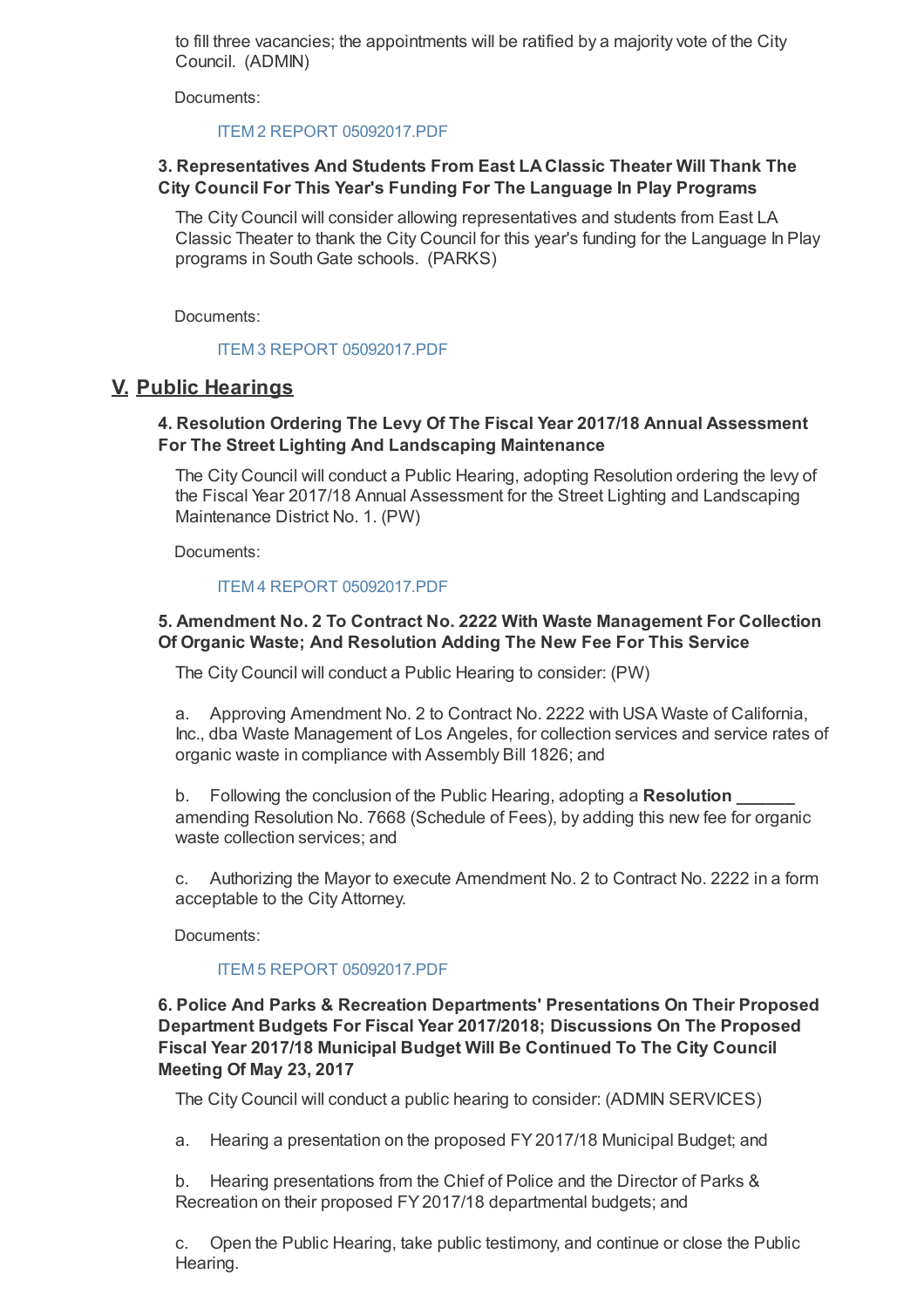Documents:

#### ITEM 6 REPORT 05092017.PDF

# **7. Consideration Of A Special Entertainment Permit Requested By Sonsonate Grill Located At 8711 Long Beach Boulevard Will Be Continued To The City Council Meeting Of May 23, 2017**

The City Council will conduct a Public Hearing to consider taking public testimony and continue the public hearing to May 23, 2017. (ADMIN SERVICES)

Documents:

### ITEM 7 REPORT 05092017.PDF

# **VI. Comments From The Audience**

During this time, members of the public and staff may address the City Council regarding any items within the subject matter jurisdiction of the City Council. Comments from the audience will be limited to five (5) minutes per speaker; unless authorized by the Mayor, the time limit may not be extended by utilizing another member's time. There will be no debate or action on items not listed on the agenda unless authorized by law.

Note: The City Council desires to provide all members of the public with the opportunity to address the Council. Nevertheless, obscene language, comments intended to disrupt or interfere with the progress of the meeting or slanderous comments will not be tolerated and may result in ejection and/or may constitute a violation of South Gate Municipal Code Section 1.04.110.

# **VII. Reports And Comments From City Officials**

During this time, members of the City Council will report on matters pertaining to their service on various intergovenmental boards and commissions as a representative of the City pursuant to Assembly Bill 1234. City Council Members will also have an opportunity to comment on matters not on the agenda.

Following the City Council Members, reports and comments will be heard by the City Clerk, City Treasurer, City Manager and Department Heads.

# **VIII. Consent Calendar Items**

Agenda Items **8, 10, 11, and 12** are consent Calendar Items. All items including Ordinances, Resolutions and Contracts, may be approved by adoption of the Consent Calendar, individually and collectively by one (1) motion. There will be no separate discussion of these items unless Members of the City Council, the public, or staff request that specific items be removed from the Consent Calendar for separate discussion and action.

Any Motion to introduce or adopt an Ordinance on the Consent Calendar shall be: (1) a motion to waive the reading of the Ordinance and introduce the Ordinance or (2) a motion to waive the reading of the Ordinance and adopt the Ordinance, as appropriate.

## **8. Ordinance No. 2337 Granting A Ten-Year Term Franchise Agreement To Pacific Pipeline System, LLC**

The City Council will consider waiving the reading in full and adopting Ordinance No. 2337 granting a ten-year franchise to Pacific Pipeline System, LLC, a Delaware limited liability company, to lay and use pipes, ditches, flumes, conduits and appurtenances for transmitting and distributing oil or oil products thereof, for any and all purposes in, along, across, upon and under the public streets, ways, alleys and places, as the same now or may hereafter exist, within the City of South Gate. (PW)

Documents:

ITEM 8 REPORT 05092017.PDF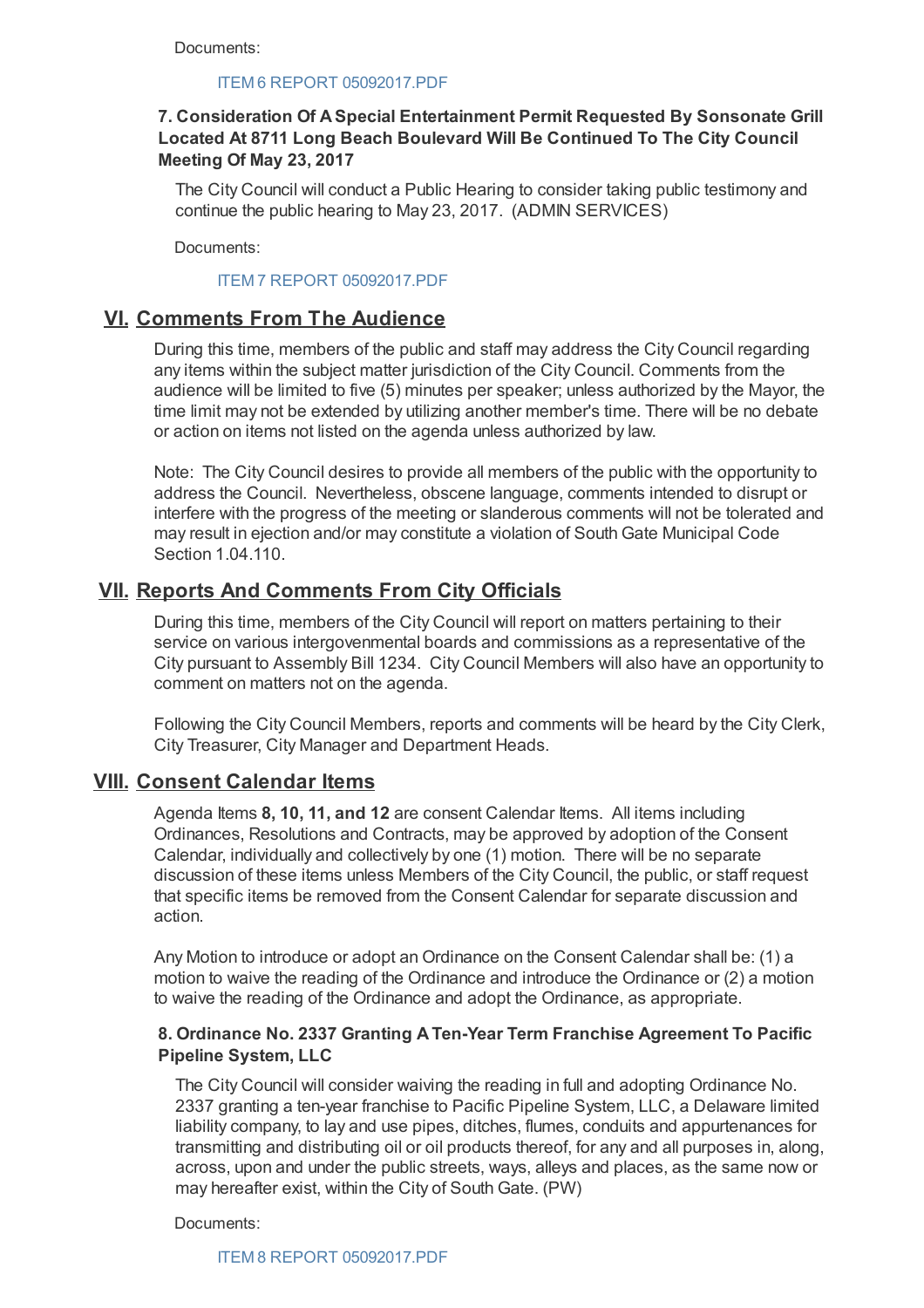## **9. Item Was Removed From The Agenda**

# **10. South Gate Girls Club House Feasibility Study Draft Report For The Renovation Project; And Parks & Recreation Commission's Recommendation**

The City Council will consider: (PARKS)

a. Receiving and filing the South Gate Girls Club House Feasibility Study Draft Report for the renovation project;

b. Approving the Parks & Recreation Commission's recommendation and direct staff to proceed with Scheme 3 in the South Gate Girls Club House Feasibility Study Draft Report to demolish and build a two to three story facility; and

c. Authorizing the Director of Parks & Recreation to approve Change Order No. 1 for Contract No. 3292 with Lehrer Architecture in the amount of \$34,000 to include the Parks & Recreation Commission's recommendation for the programming study of the new facility.

Documents:

### ITEM 10 REPORT 05092017.PDF

## **11. Final Plan Report For The Tweedy Boulevard And Hollydale Village Specific Plans**

The City Council will consider certifying as accurate the Final Plan Report for the Tweedy Boulevard and Hollydale Village Specific Plans. (CD)

Documents:

### ITEM 11 REPORT 05092017.PDF

### **12. Minutes**

The City Council will consider: (CLERKS)

- a. Approving the Joint Special Meeting minutes of January 17, 2017; and
- b. Approving the Special and Regular Meeting minutes of April 11, 2017.

Documents:

### ITEM 12 REPORT 05092017.PDF

# **IX. Reports, Recommendations And Requests**

### **13. Senate Bill 415 (Hueso) Pertaining To Voter Participation**

The City Council will consider deciding on the implementation of SB 415 pertaining to voter participation with either option listed below: (CLERKS)

**Option 1:** Consolidation: Allowing for the implementation of SB 415 Statewide Election Cycle Consolidation which will take effect on January 1, 2018 and requires the adoption of an ordinance for election date change with notification to all voters; **OR**

**Option 2:** Stand-Alone: Continue with the current Stand-Alone Election which will require an ordinance for an extension of 4 years until 2022.

Documents:

ITEM 13 REPORT 05092017.PDF

### **14. Presentation By The Rivers & Mountains Conservancy On The Lower Los**